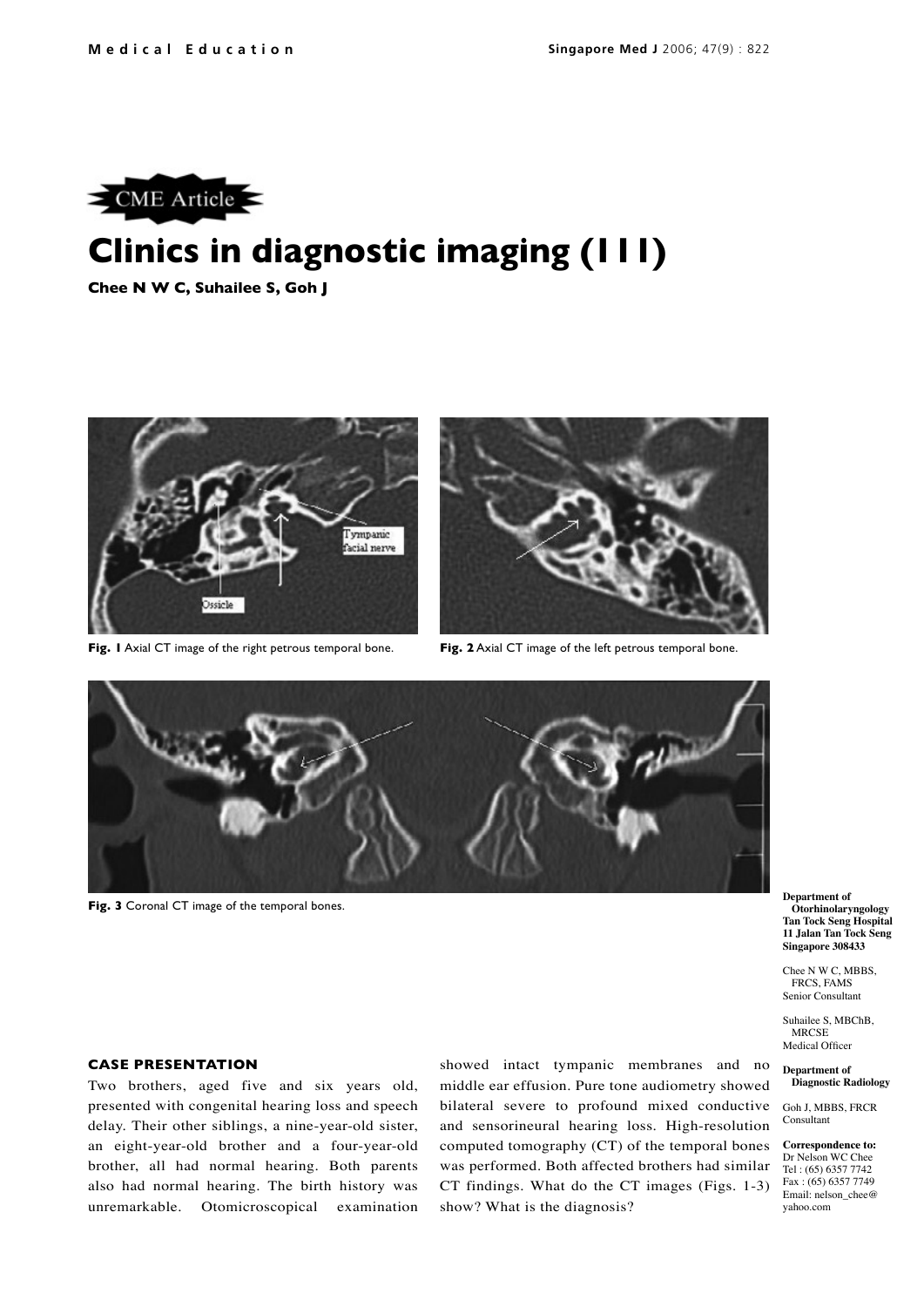

**Fig. 4** Axial CT image of the left petrous temporal bone shows normal configuration of the internal auditory canal.



**Fig. 5** Coronal CT image of the left temporal bone shows normal configuration of the internal auditory canal.

#### **IMAGE INTERPRETATION**

CT of the temporal bones (Figs. 1-3) showed bilateral and symmetric bulbous dilatation of the internal auditory canals. There was incomplete separation of the basal turn of the cochlea from the fundus of the internal auditory canal (white arrows). The middle ear cavities and ossicles appeared normal. The semicircular canals and vestibules were well developed. CT images of the normal internal auditory canal are shown for comparison (Figs. 4 & 5).

#### **DIAGNOSIS**

X-linked congenital mixed deafness syndrome.

#### **CLINICAL COURSE**

Both brothers were fitted with external digital hearing aids. The parents were counselled on the possibility of cochlear implantation and its attendant surgical risks.

#### **DISCUSSION**

Developmental disorders of the inner ear can be divided into malformations affecting only the membranous labyrinth, and those involving both the osseous and membranous labyrinth. The latter group, consisting of conditions such as Mondini's dysplasia, enlarged vestibular aqueduct syndrome and common cavity deformations, is of radiological interest as the conditions are readily diagnosable with modern imaging modalities. However, few are aware of a rare clinical entity known as Xlinked progressive mixed deafness syndrome that also presents with pathognomonic CT findings.

The underlying developmental anomaly is an absence of the bony partition between the fundus of the internal auditory canal and the basal turn of the cochlea, allowing a direct communication between the subarachnoid space and the perilymphatic space. The intracranial pressure is transmitted into the perilymphatic space, and the raised perilymphatic pressure that is exerted on the cochlear duct and the stapes footplate results in a mixed pattern of sensorineural and conductive hearing loss respectively<sup>(1)</sup>. The underlying DFN3 gene (deafness with congenital stapes footplate fixation) has been mapped to the Xq21 region, and is caused by mutations in or around the POU3F4 gene(2). Female obligate carriers may be normal, or have a milder form of the same anomaly associated with milder hearing loss<sup>(3)</sup>.

 Axial CT images of the temporal bones show a symmetric bulbous dilatation of the internal auditory canals in both ears. There is incomplete separation of the basal turn of the cochlea with the fundus of the internal auditory canals<sup>(3)</sup>. Others have also reported widening of the labyrinthine section of the facial nerve canals<sup> $(3-5)$ </sup> and abnormality of the vestibular aqueduct<sup>(4)</sup>, although these findings were not seen in our patients. The middle ear spaces and ossicles are normal, and the inner ear vestibular apparatus is well developed.

Preoperative CT diagnosis is important to rule out X-linked deafness in subjects presenting with childhood-onset and progressive conductive or mixed hearing loss. Because of the communication between the subarachnoid space in the internal auditory canal and the perilymphatic space in the cochlear, an unsuspecting surgeon attempting to correct the conductive hearing impairment with a stapedotomy operation would encounter a profuse egress of clear cerebrospinal fluid (gusher) when manipulating the stapes<sup> $(6,7)$ </sup>, and risk worsening the sensorineural hearing loss. External hearing aids and speech training should be recommended,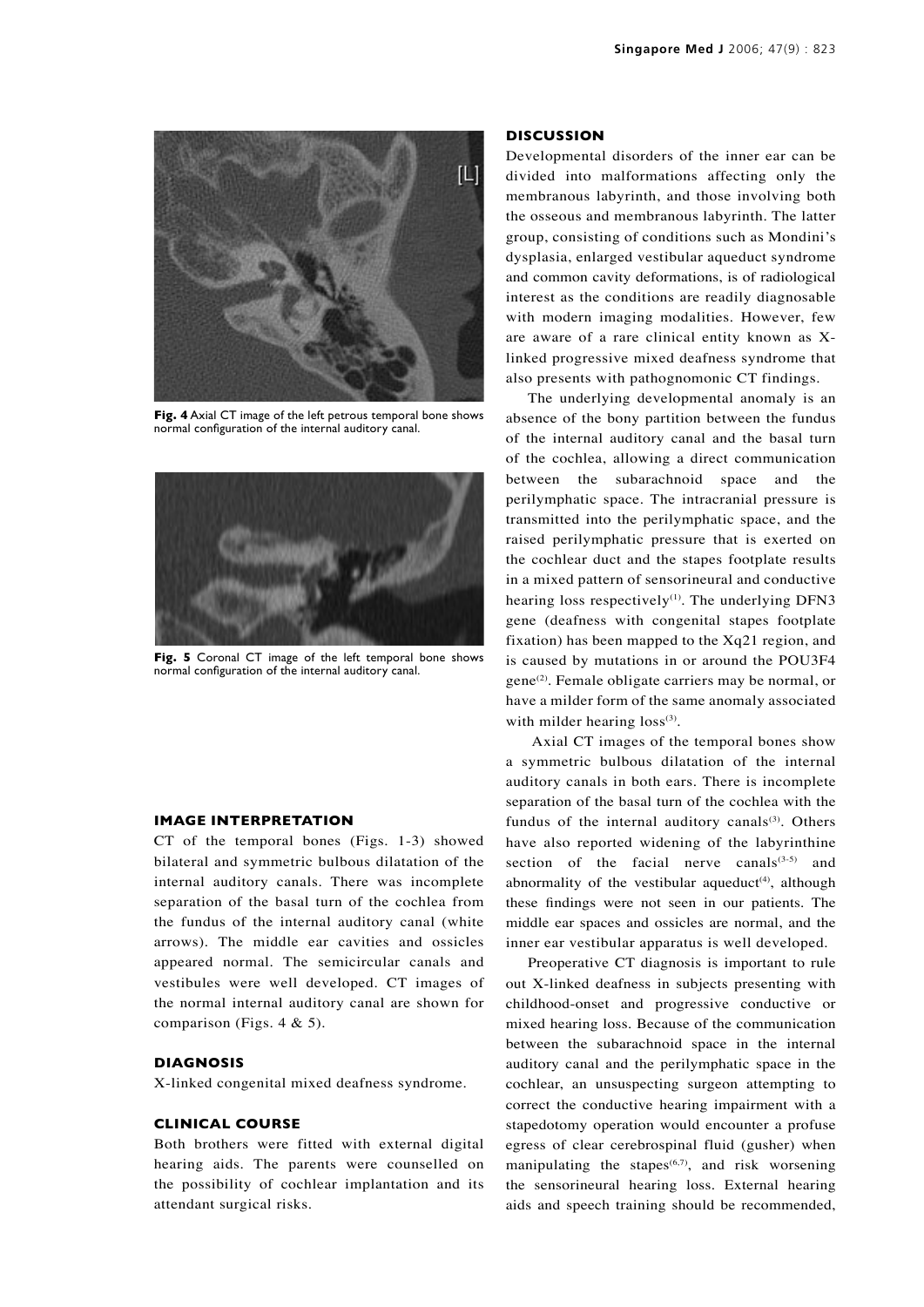and surgery avoided, especially for those with a predominantly conductive hearing loss. For severe sensorineural deafness, cochlear implantation may be a viable option. Risks would include cerebrospinal fluid gusher, meningitis and the possibility of introducing the electrodes into the internal auditory canal. Intraoperative and postoperative imaging would be advised to ensure proper placement of the electrode array<sup>(5)</sup>.

### **ABSTRACT**

**Two siblings, boys aged five and six years old, presented with mixed hearing loss. Computed tomography of the temporal bones showed bulbous dilatation of the internal auditory canals and incomplete separation with the basal turn of the cochlear, consistent with the diagnosis of X-linked congenital progressive mixed deafness syndrome. The diagnosis and management of this rare condition is discussed.**

## **Keywords: computed tomography, deafness, hearing loss, mixed deafness, X-linked congenital progressive mixed deafness syndrome**

*Singapore Med J 2006; 47(9):822-825*

#### **REFERENCES**

- 1. Tang A, Parnes LS. X-linked progressive mixed hearing loss: computed tomography findings. Ann Otol Rhinol Laryngol 1994; 103:655-7.
- 2. de Kok YJ, van der Maarel SM, Bitner-Glindzicz M, et al. Association between X-linked mixed deafness and mutations in the POU domain gene POU3F4. Science 1995; 267:685-8.
- 3. Phelps PD, Reardon W, Pembrey M, Bellman S, Luxom L. X-linked deafness, stapes gushers and a distinctive defect of the inner ear. Neuroradiology 1991; 33:326-30.
- 4. Talbot JM, Wilson DF. Computed tomographic diagnosis of X-linked congenital mixed deafness, fixation of the stapedial footplate, and perilympatic gusher. Am J Otol 1994; 15:177-82.
- 5. Kumar G, Castillo M, Buchman CA. X-linked stapes gusher: CT findings in one patient. Am J Neuroradiol 2003; 24:1130-2.
- 6. Cremers CW, Hombergen GC, Scaf JJ, et al. X-linked progressive mixed deafness with perilymphatic gusher during stapes surgery. Arch Otolaryngol 1985; 111:249-54.
- 7. Glasscock ME 3rd. The stapes gusher. Arch Otolaryngol 1973; 98:82-91.